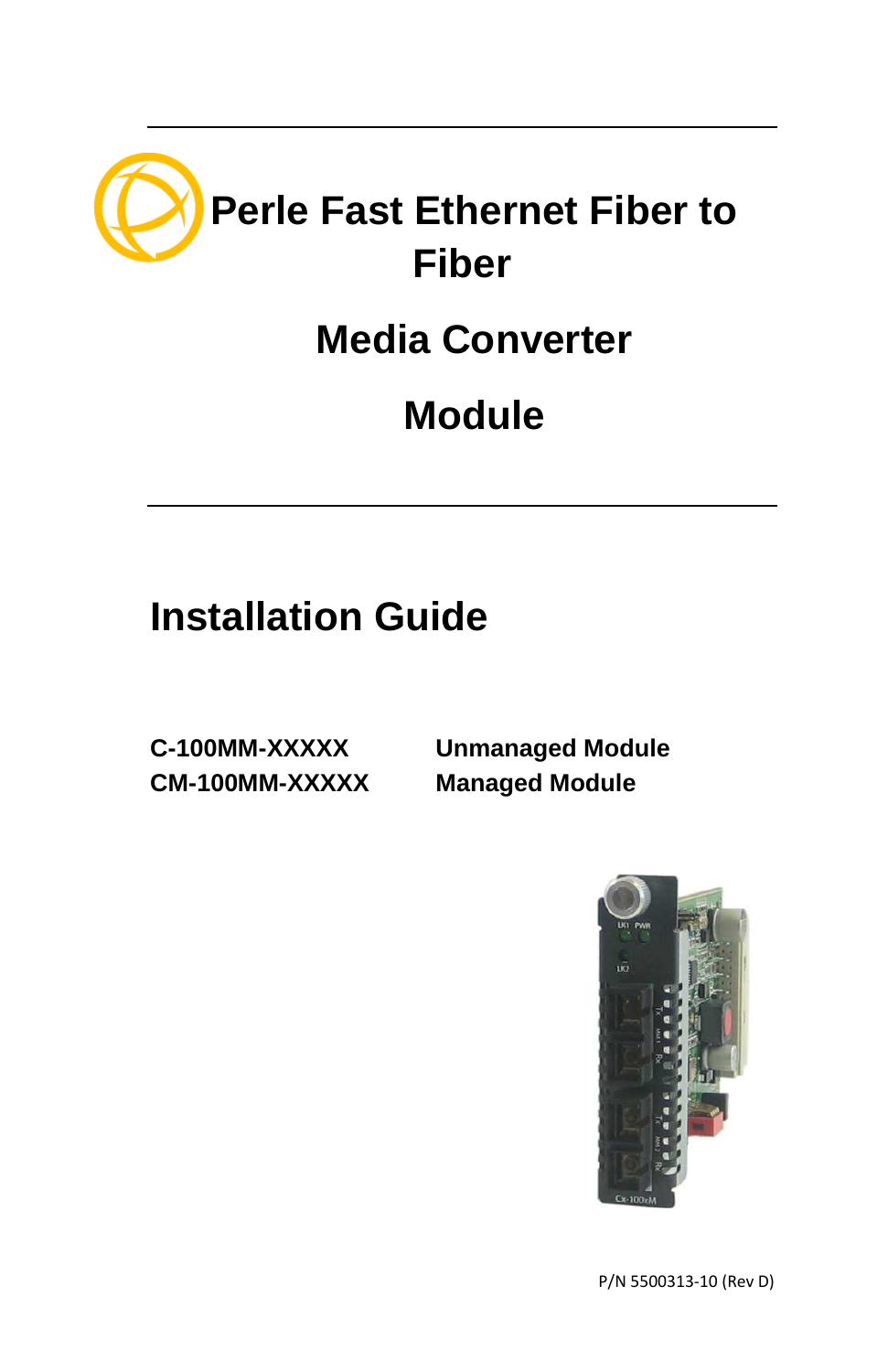# **Overview**

This document contains instructions necessary for the installation and operation of the Perle Fast Ethernet Fiber to Fiber Media Converter Module(s) (C-100MM and CM-100MM) that are used in conjunction with a Perle MCR chassis. The C-100MM are the unmanaged media converter modules, and the CM-100MM are the managed versions. These products allow dissimilar 100Base-X fiber interfaces to connect to each other.

These are the fiber to fiber conversion models:

- Multimode to Multimode (MM)
- Multimode to Single Mode (SM)
- Multimode to Single Mode Single Strand (SM)

These media converter modules operate over different wavelengths and distances, depending on the model selected (See tables below). For information on the management options of the CM-100MM converter module, refer to the MCR-MGT Module User's Guide.

All models SC/ST/LC MM. 2 km/1.2 mi. 1310 nm

**Wavelength (TX/RX)**

| FIDEI DUIL I – MINIT |                  |               |
|----------------------|------------------|---------------|
| Model                | <b>Connector</b> | Mode Distance |

#### Fiber port 2 – MM2/SM2

Fiber port 1 – MM1

| <b>Model</b>                                | <b>Connector</b><br>Mode |           | <b>Distance</b>                 | Wavelength<br>(TX/RX) |
|---------------------------------------------|--------------------------|-----------|---------------------------------|-----------------------|
| $C-100MM-M2xx2$<br>$CM-100MM-M2xx2$         | SC/ST/LC                 | MМ        | $2 \text{ km}/1.2 \text{ mi.}$  | $1310 \text{ nm}$     |
| $C-100MM-S2xx20$<br>$CM-100MM-S2xx20$       | SC/ST/LC                 | <b>SM</b> | $20 \text{ km}/12.4 \text{ mi}$ | $1310 \text{ nm}$     |
| $C-100$ MM-S2xx40<br>$CM-100MM-S2xx40$      | SC/ST/LC                 | <b>SM</b> | 40 km/24.9 mi                   | $1310 \text{ nm}$     |
| $C-100$ MM-S2xx80<br>$CM-100MM-S2xx80$      | SC/ST/LC                 | <b>SM</b> | 80 km/49.7 mi                   | $1550 \text{ nm}$     |
| $C-100$ MM-S2xx120<br>$CM-100MM-S2xx120$    | SC/ST/LC                 | <b>SM</b> | 120 km/74.6mi                   | $1550 \text{ nm}$     |
| $C-100$ MM- $S1xx20U$<br>$CM-100MM-S1xx20U$ | SC/ST                    | <b>SM</b> | 20 km/12.4 mi.                  | 1310/1550 nm          |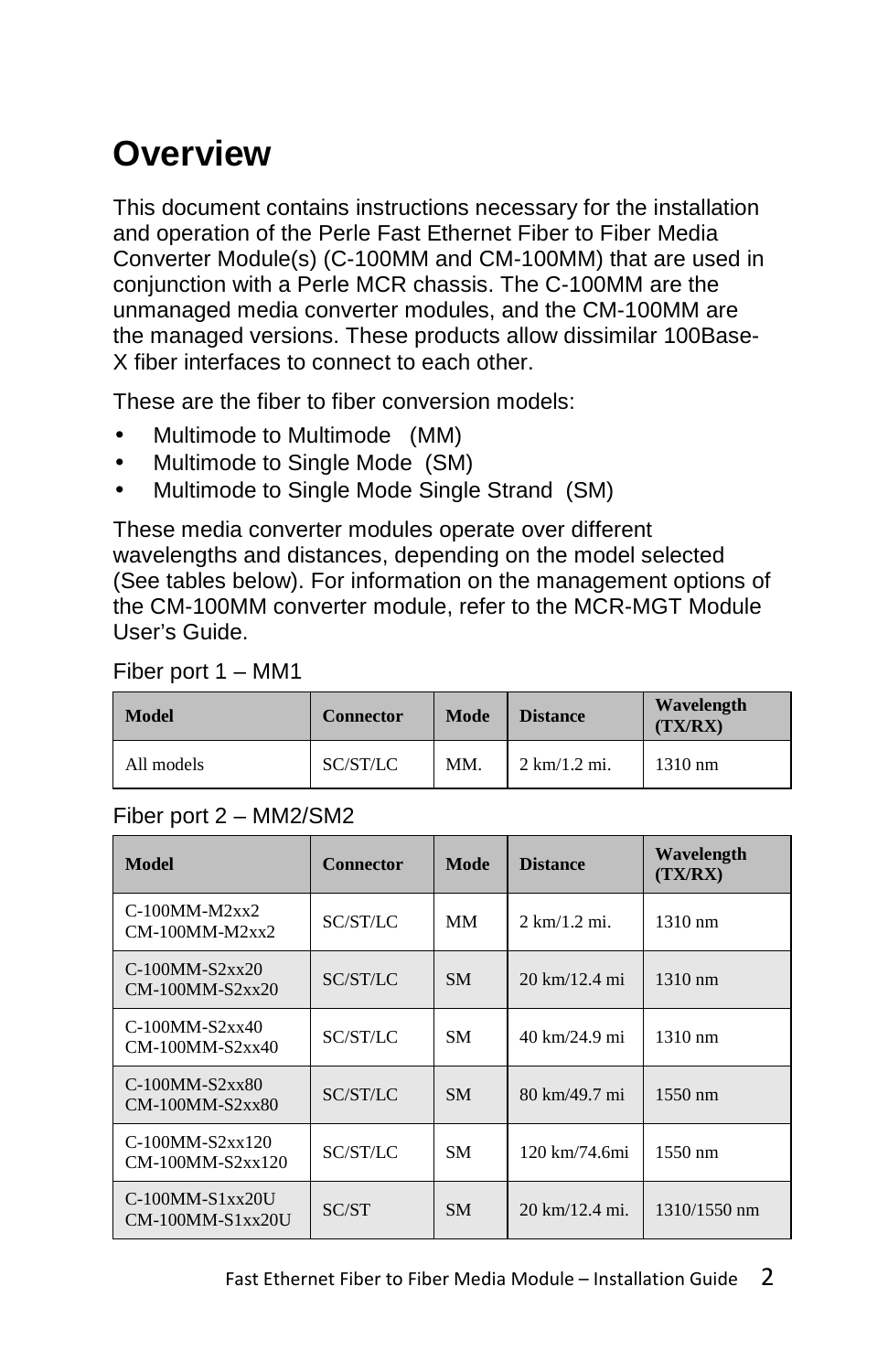| $C-100$ MM-S1xx20D<br>$CM-100MM-S1xx20D$ | SC/ST | <b>SM</b> | $20 \text{ km}/12.4 \text{ mi}.$ | 1550/1310 nm |
|------------------------------------------|-------|-----------|----------------------------------|--------------|
| C-100MM-S1SC40U<br>CM-100MM-S1SC40U      | SС    | <b>SM</b> | 40 km/24.9 mi.                   | 1550/1310 nm |
| $C-100MM-S1SC40D$<br>CM-100MM-S1SC40D    | SC.   | <b>SM</b> | 40 km/24.9 mi.                   | 1550/1310 nm |

Note: Please refer to Perle's web site for the most up to date Installation guides, models and specifications

http://www.perle.com/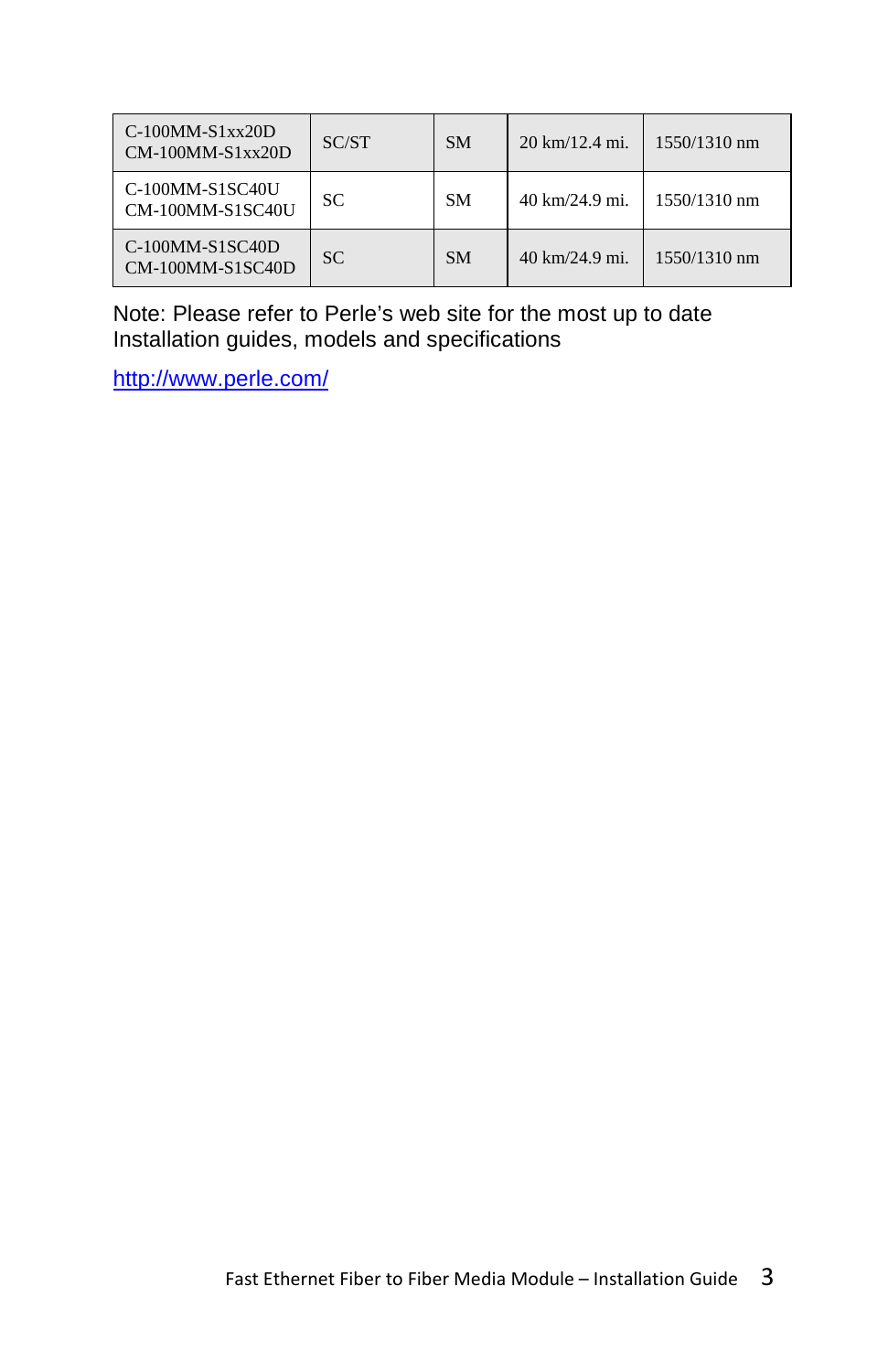# **Installation**

The media module comes equipped with a bank of DIP switches and jumpers for setting configuration. The default DIP switch settings (all switches in the UP position) and jumper settings will work for most installations.

The following steps are used to configure the Perle Fast Media Converter Module:

- Set the Auto-Config jumper. (CM-100MM only) (optional)
- Set the DIP switch settings. (optional).
- Insert the media module into the chassis.
- Connect fiber cable 1 to port MM1.
- Connect fiber cable 2 to port MM2/SM2.

## **Auto-Config Jumper (CM-100MM only)**

The Auto-Config jumper is J5.

Refer to the diagram below for labelling. This jumper only applies to the CM-100MM converter module.

**Auto (Pin 2 and Pin 3 are strapped):** When set to Auto. At power up the media module will, check its internal flash memory to see if configuration information has been downloaded to it from a management module. If so, the media module will use this configuration as its running configuration. If there is no configuration in flash, the media module will read the settings of the DIP switches and use those settings as its running configuration.

**SW (Pin 1 and Pin 2 are strapped):** When set to SW (Switch). At power up, the media module will read the settings of the DIP switches and use those settings as its running configuration. The media module will ignore any configuration information in its flash memory.

Note: The default jumper setting is Auto

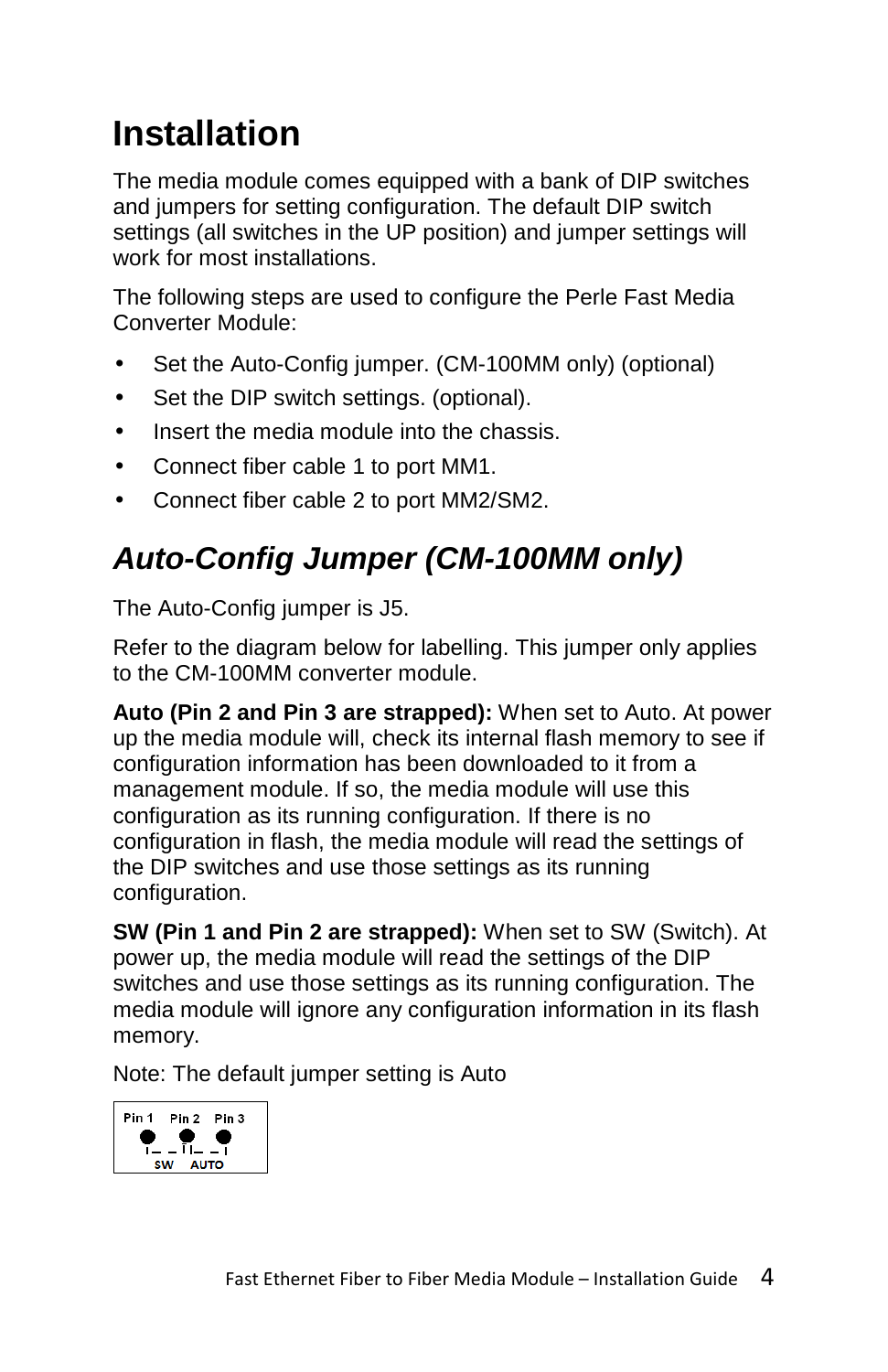# **DIP Switch Settings**



**Note:** All switch changes take effect immediately and will result in a link reset on both fiber ports.

## **Link Mode (Switch 1)**

| <b>Switch</b><br><b>Position</b> | Mode                   |
|----------------------------------|------------------------|
| Up (default)                     | Link Pass-Through Mode |
| Down                             | <b>Standard Mode</b>   |

**Link Pass-Through:** In this mode, the link state on one fiber connection is directly reflected through the media module to the other fiber connection.

**Standard Mode:** In this mode, each fiber link can be brought up and down independently of each other. A loss of link on either fiber connection can occur without affecting the other fiber connection.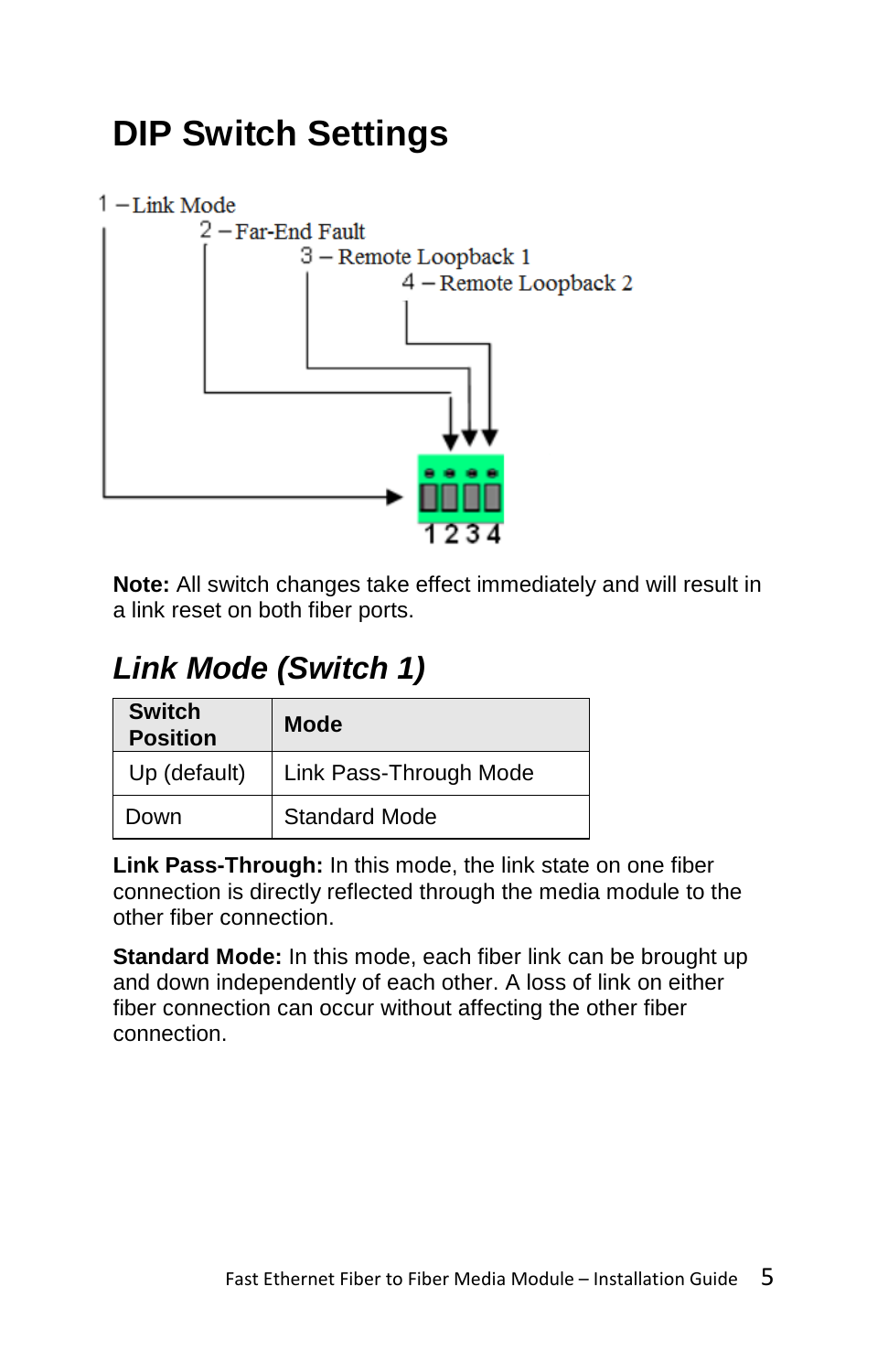### **Far End Fault (Switch 2)**

| <b>Switch</b><br><b>Position</b> | Mode            |
|----------------------------------|-----------------|
| Up (default)                     | Enabled         |
| Down                             | <b>Disabled</b> |

**Enabled:** If the media module detects a loss of fiber signal on the fiber receiver, the media module will immediately send a FEF on the transmitter of its fiber link to the remote end module. This, in effect, notifies the fiber link partner that an error condition exists on the fiber connection.

Note: This switch needs to be set to either generate or detect the Far-End Fault signal.

**Disabled:** The media module will not monitor for, or generate Far End Fault.

### **Illustration of the FEF feature**



### **Media Converter A Configuration**

Link Mode–Standard Mode

Far-End Fault–Enabled

### **Media Converter B Configuration**

Link Mode–Link Pass Through Mode

Far-End Fault–Enabled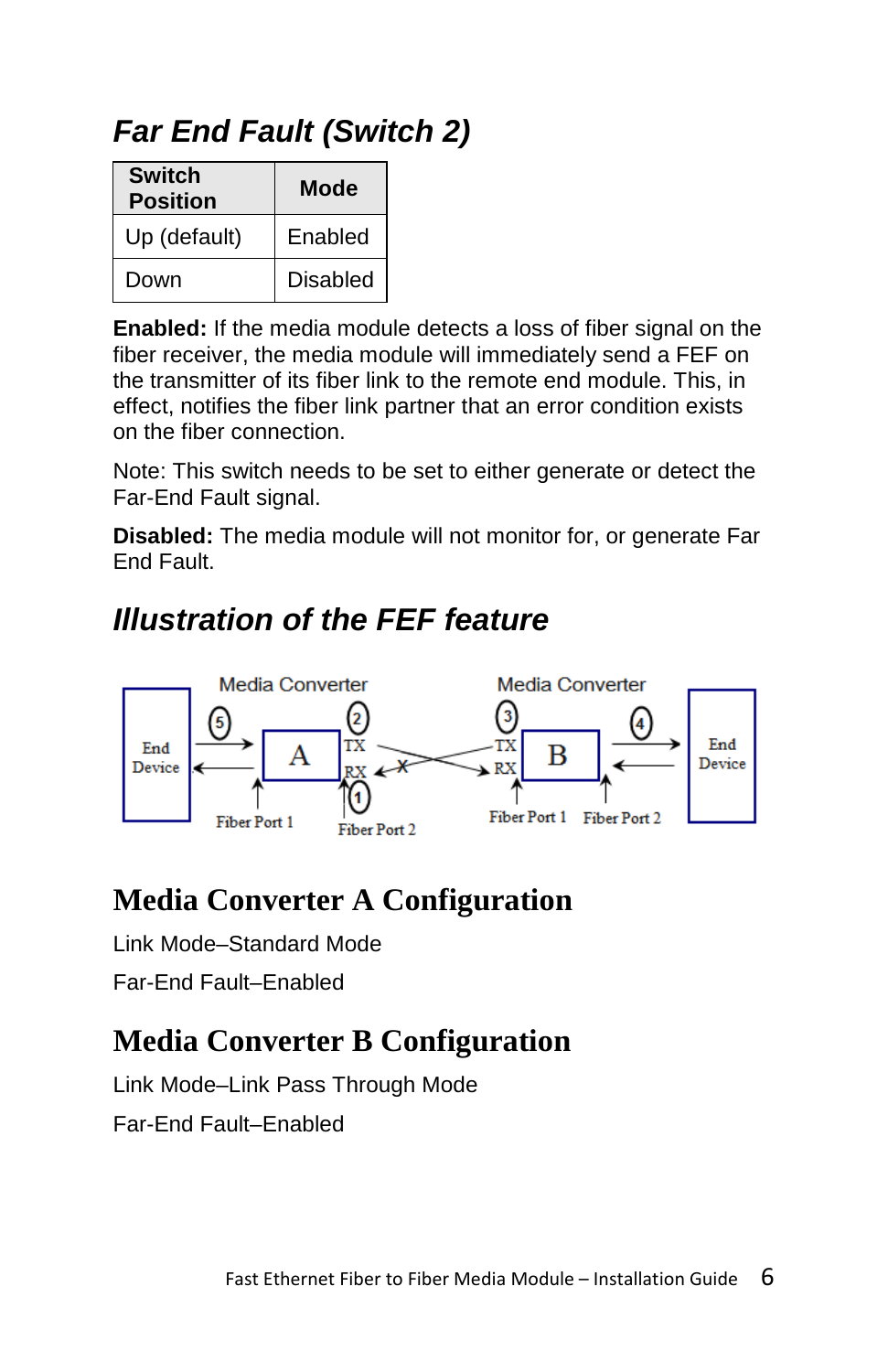### **Sequence of Events**

- 1. Media module **A** loses fiber connection (RX) on MM2/SM2.
- 2. Media module **A** sends FEF on transmitter (TX) MM2/SM2.
- 3. Media module **B** detects loss of fiber link on receiver RX MM2/SM2.
- 4. Media module  $\bf{B}$  turns off transmitter (TX) on MM1.
- 5. Media module **A** MM1 is not affected.

## **Remote Loopback Fiber 1 (Switch 3)**

| <b>Switch</b><br><b>Position</b> | Mode     |
|----------------------------------|----------|
| Up (default)                     | Disabled |
| Down                             | Enabled  |

**Disabled:** This is the normal position for regular operation. The switch must be set to this position in order for data to pass through the media module.

**Enabled:** This is a test mode. All data received on the receive (RX) fiber connection is looped back to the transmit (TX) fiber connection.

**Note:** Only one fiber interface can be in loopback at a time.

## **Remote Loopback Fiber 2 (Switch 4)**

| <b>Switch</b><br><b>Position</b> | Mode     |
|----------------------------------|----------|
| Up (default)                     | Disabled |
| Down                             | Enabled  |

**Disabled:** This is the normal position for regular operation. The switch must be set to this position in order for data to pass through the media module.

**Enabled:** This is a test mode. All data received on the receive (RX) fiber connection is looped back to the transmit (TX) fiber connection.

**Note:** Only one fiber interface can be in loopback at a time.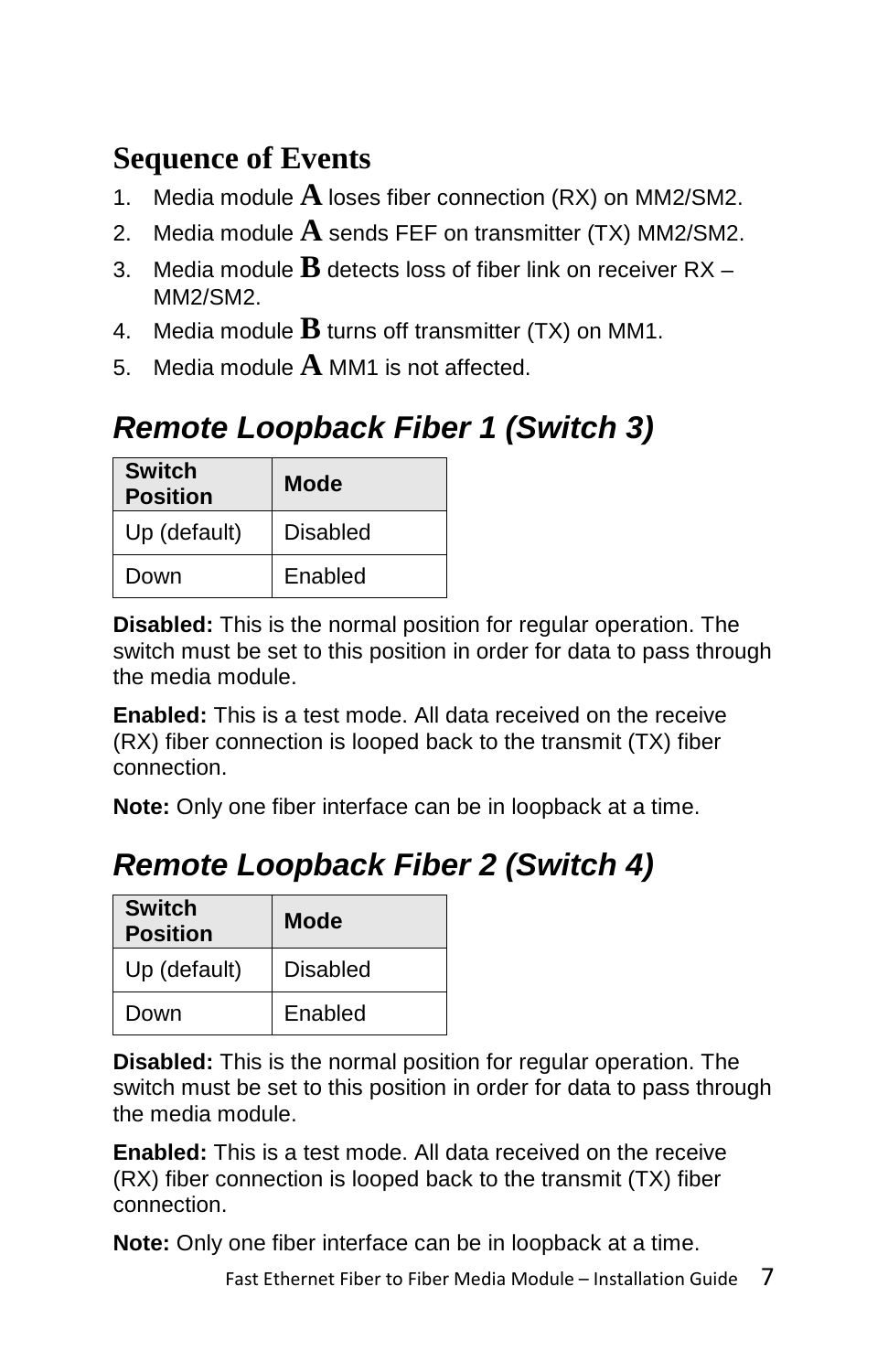### **Installing Media Converter Modules**

**Caution:** Observe electrostatic discharge precautions when installing the media module(s) into the chassis. Failure to observe this caution could result in damage to the module(s) and/or chassis.

The Perle media module can be installed in any available slot and in any order within the MCR chassis.

- Remove the media module from its packaging.
- Using a cross-head screwdriver, remove the screw holding the face plate to the chassis to reveal the slot opening.
- Set the jumpers and DIP switches on the media module to the desired operating mode. (optional)
- Locate the top and bottom alignment guides inside the MCR chassis.
- Using the module alignment guides gently slide the module into the slot until it becomes flush with the front of the chassis. Light pressure may be needed to seat the module. Do not force the module as you might cause damage. If there is resistance, remove the module and check the module connector for damaged or incorrectly aligned pins. If these are not damaged, retry to insert the module.
- Tighten the captive retainer screw to ensure the media module is locked in place.
- Remove the dust caps from the fiber connectors and connect the fiber cables.

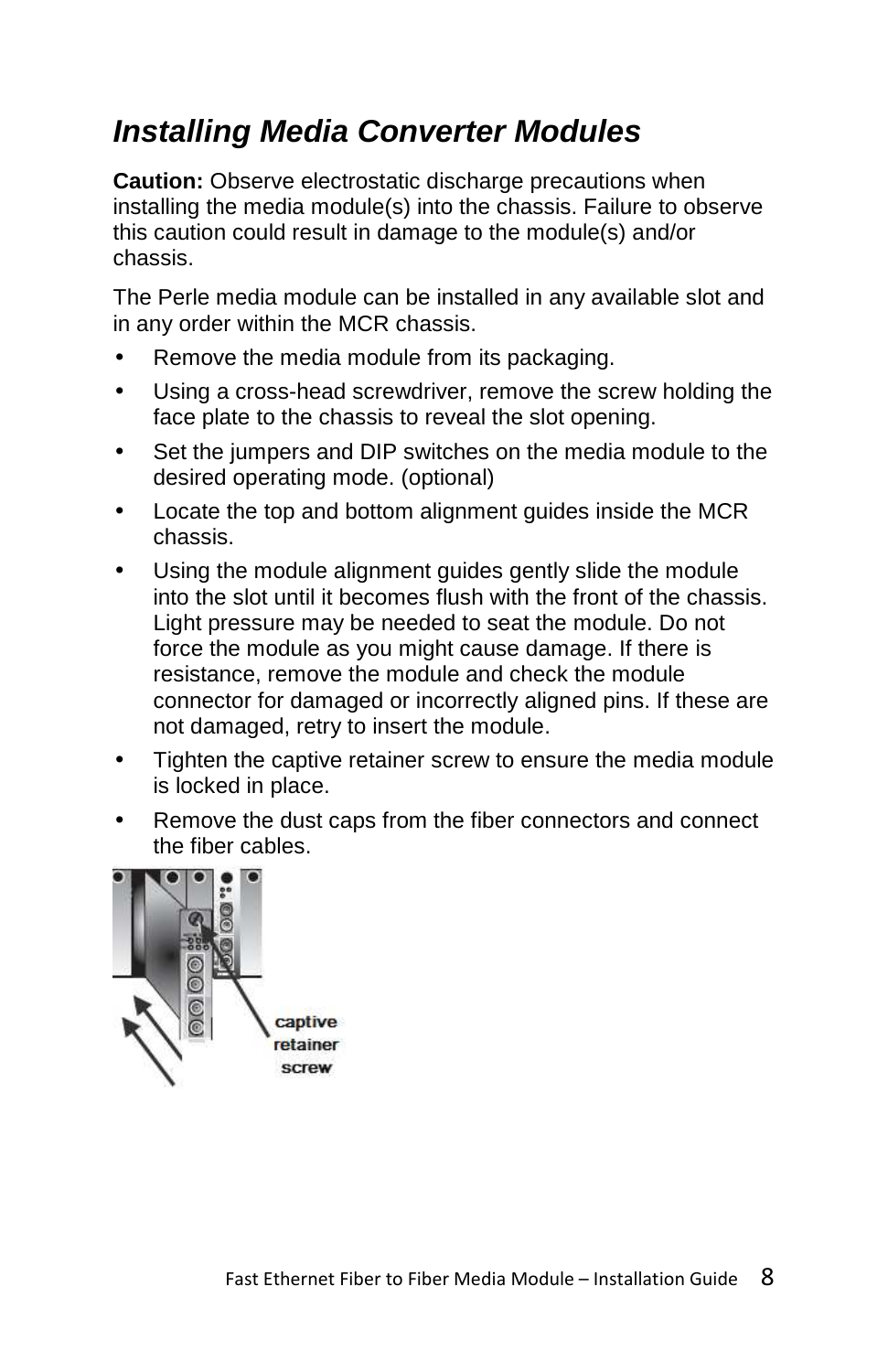## **Removing Media Convert Modules**

Loosen the captive retainer screw on the front of the media module and gently pull the module towards you.

If not inserting a replacement media module cover the opened slot with a face plate and secure the screw.

### **Installing the Duplex Fiber Cable**

Locate a 100Base-X compliant duplex (2 strands) fiber cable with the appropriate connectors.

Connect the fiber cables from the media module to the other media module/switch/fiber device ensuring that the RX and TX are reversed at the opposite end.



### **Installing the Simplex Fiber Cable**

Locate a 100Base-X compliant simplex (1 strand) fiber cable with appropriate connectors.

Connect the fiber cable from one media module to another media module/converter/switch/fiber device.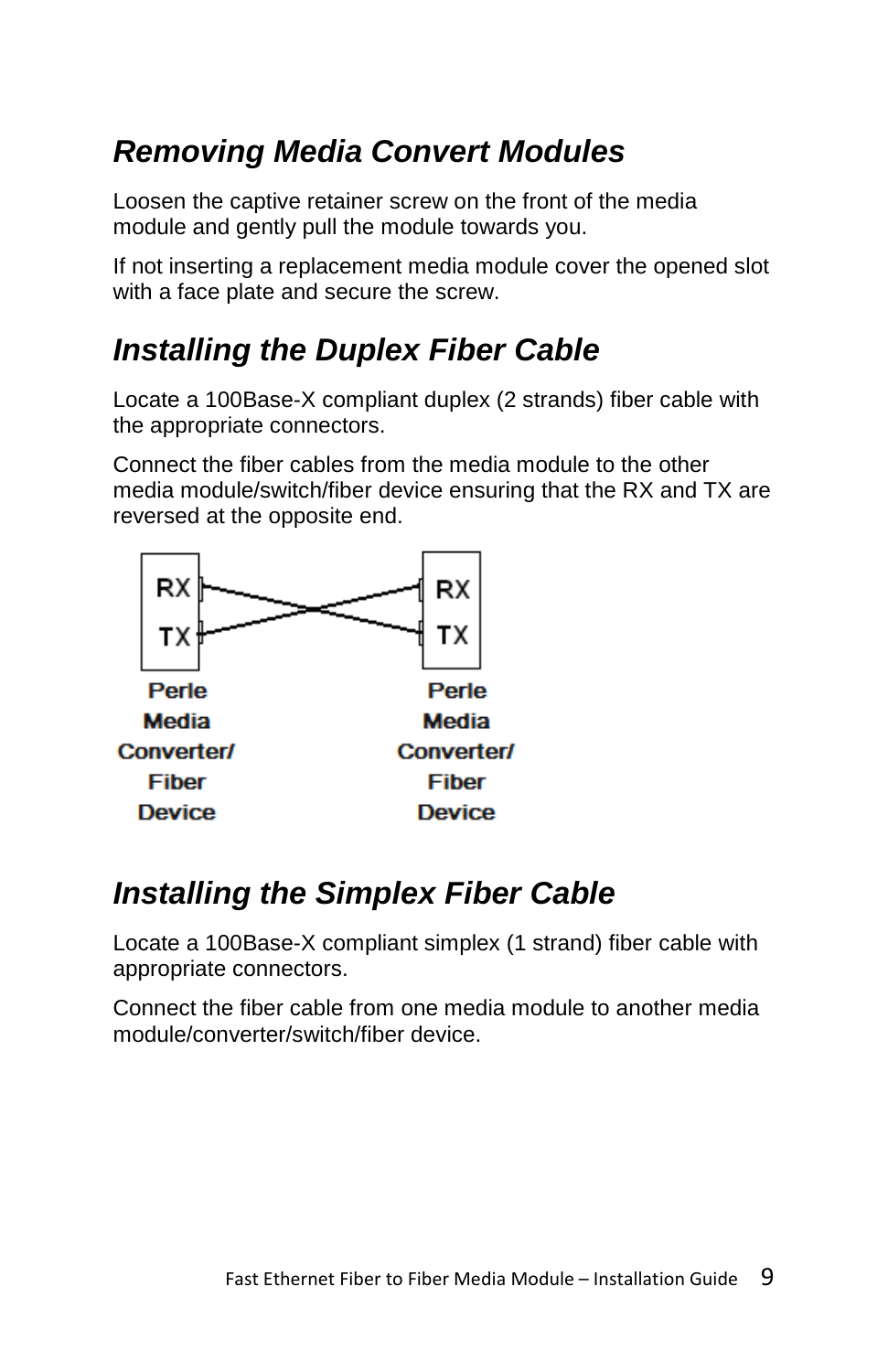# **Operation**

## **Status LED**

The Perle Fast Ethernet Media Converter modules have three single colored status LEDs located on the face plate of the module.

| LK1 PWR         |  |
|-----------------|--|
|                 |  |
|                 |  |
| LK <sub>2</sub> |  |
|                 |  |

#### **PWR - Power/Test**

- **On** Power is on, the module is operating normally.
- **Blinking** slowly: the module is in loopback mode.
- **Blinking** quickly: the module has a hardware error.

#### **LK1 – MM1 (Fiber Link 1) Activity**

- **On-** Fiber link present.
- **Blinking-** quickly: Fiber link present and receiving data.
- **Off-** No fiber link present.

#### **LK2 – MM2/SM2 (Fiber Link 2) Activity**

- **On-** Fiber link present.
- **Blinking-** quickly: Fiber link present and receiving data.
- **Off-** No fiber link present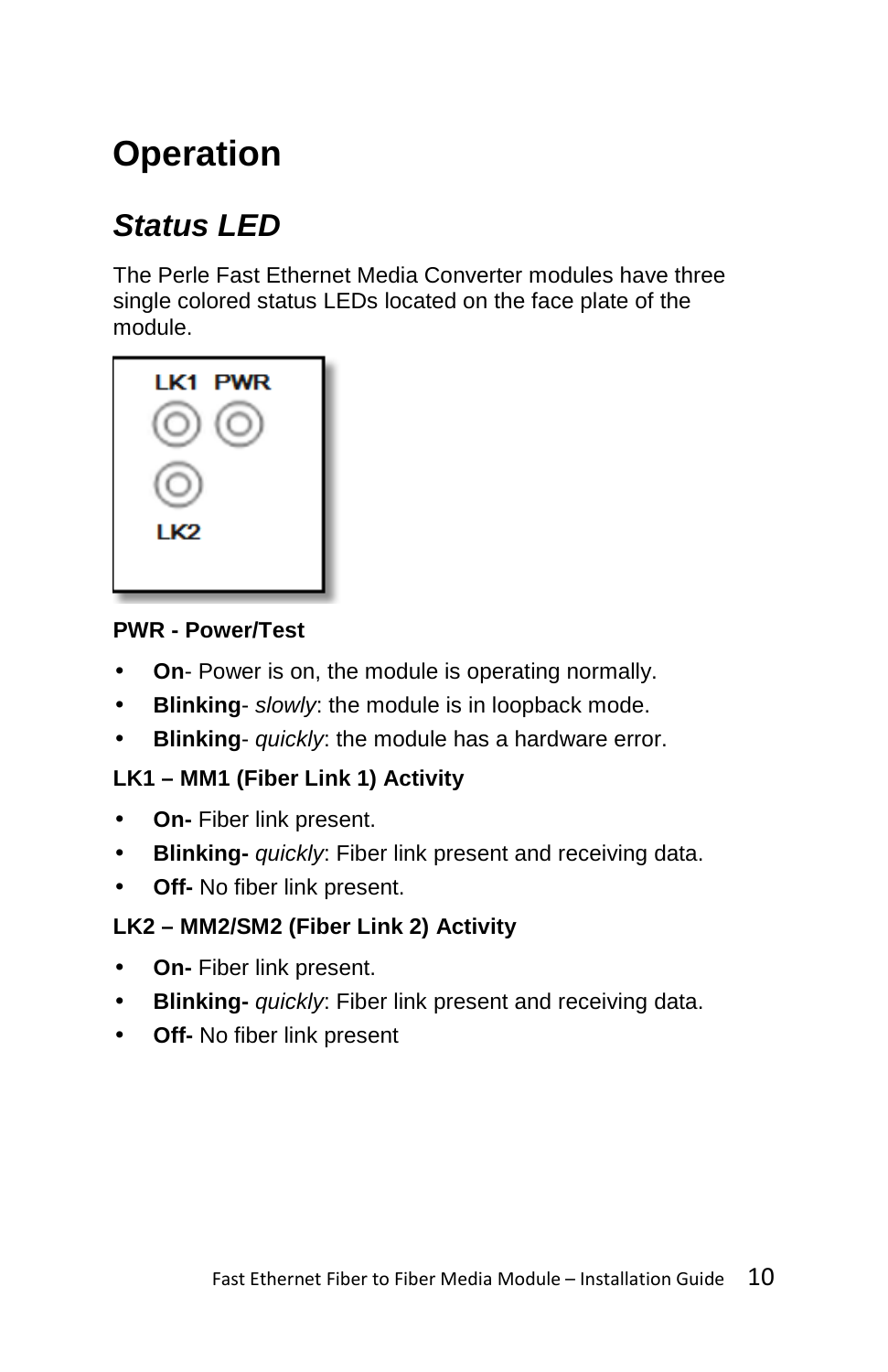# **Troubleshooting**

## **General**

- Ensure the module is correctly seated to the backplane in the MCR chassis. The PWR LED should be on solid.
- Ensure all cabling is of the correct type and is in good working order.
- Ensure both devices on either end of the fiber are compatible. If using a simplex fiber connection, ensure that you have both an Upstream (U) and Downstream (D) media module.
- For duplex fiber connections, ensure the RX and TX has been reversed between the two media converter module.

## **No connectivity**

If unable to get full connectivity with all DIP switches in the UP position, these methods are recommended for troubleshooting.

**Note:** If troubleshooting a CM-100, setting the Auto-Config jumper (J5) to SW will ensure the DIP switches are being read.

### **Method 1**

- 1. Set the Link mode to Standard (SW1 Down) on both media converter module. Leave all other switches in the Up position.
- 2. Connect the near end device to the MM1 port. The LK1 should be lit to indicate a good fiber connection. If the LK1 LED is not lit, then check the fiber cable and the attached device.
- 3. Repeat step 2 for the MM2/SM2 port
- 4. Return the media module to the desired configuration.

### **Method 2:**

The fiber connection can also be verified by configuring the remote media module for loopback mode. The LEDs on both media converter module should be lit. Data should pass through the local module, over the fiber connection to the remote media module. At the remote media module, the data will be looped back and passed through MM2/SM2 transmit fiber link.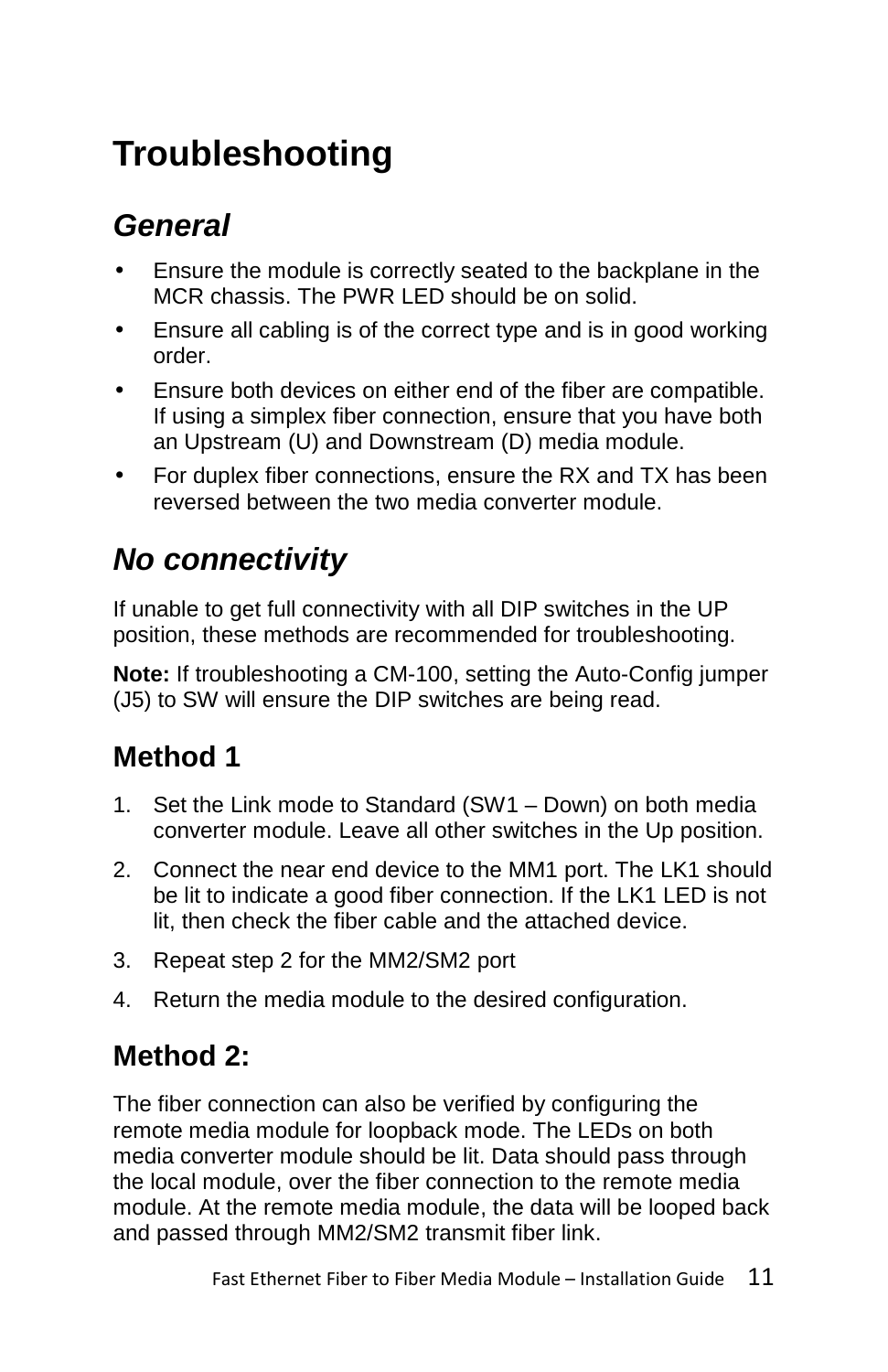# **Technical Specifications**

The following applies to all C-100MM and CM-100MM media converter modules:

#### **Maximum Power Consumption 3.5 watts**

| <b>Operating Temperature:</b> | 0°C to 50°C (32°F to 122°F)                                                                 |
|-------------------------------|---------------------------------------------------------------------------------------------|
| <b>Storage Temperature:</b>   | -25 $\rm{^{\circ}C}$ to 70 $\rm{^{\circ}C}$ (-13 $\rm{^{\circ}F}$ to 158 $\rm{^{\circ}F}$ ) |
| <b>Operating Humidity:</b>    | 5% to 90% non-condensing                                                                    |
| <b>Storage Humidity:</b>      | 5% to 95% non-condensing                                                                    |
| <b>Operating Altitude:</b>    | Up to 3,048 m (10,000 ft)                                                                   |
| Weight:                       | 0.15 kg (0.33 lbs)                                                                          |
| <b>MTBF: (C-100MM)</b>        | 484,202 hours                                                                               |
| (CM-100MM)                    | 489,076 hours                                                                               |

## **Fiber Optic Specifications**

Fiber port 1 – MM1

| <b>Model</b>                    | <b>Mode</b> | <b>Wave</b><br>length<br>(nm) | <b>TX Power</b><br>(dB) | <b>RX Power</b><br>(dB) | <b>Budget</b><br>(dB) |
|---------------------------------|-------------|-------------------------------|-------------------------|-------------------------|-----------------------|
| C-100MM-M2SC2<br>CM-100MM-M2SC2 | MМ          | TX: 1310<br>RX: 1310          | Min: -20<br>Max: -12    | Min: 31<br>Max: -14     | 11                    |

#### Fiber port 2 – MM2/SM2

| <b>Model</b>                             | <b>Mode</b> | Wave<br>length<br>(nm) | <b>TX Power</b><br>(dB)        | <b>RX Power</b><br>(dB) | <b>Budget</b><br>(dB) |
|------------------------------------------|-------------|------------------------|--------------------------------|-------------------------|-----------------------|
| C-100MM-M2SC2<br>CM-100MM-M2SC2          | MM          | TX: 1310<br>RX: 1310   | Min: -20<br>Max: -12           | Min: -31<br>Max: -14    | 11                    |
| C-100MM-M2ST2<br>CM-100MM-M2ST2          | <b>MM</b>   | TX: 1310<br>RX: 1310   | Min: $-20$<br>Max: -12         | Min: 31<br>Max: -14     | 11                    |
| C-100MM-M2LC2<br>CM-100MM-M2LC2          | MM          | TX: 1310<br>RX: 1310   | Min: -20<br>Max: -12           | Min: -30<br>Max: -14    | 10                    |
| C-100MM-S2SC20<br>CM-100MM-S2SC20        | <b>SM</b>   | TX: 1310<br>RX: 1310   | Min: -18<br>$Max: -7$          | Min: -32<br>Max: $-3$   | 14                    |
| C-100MM-S2ST20<br>CM-100MM-S2ST20        | <b>SM</b>   | TX: 1310<br>RX: 1310   | Min: -15<br>Max: -8            | Min: -32<br>Max: $-3$   | 17                    |
| $C-100$ MM-S2I $C$ 20<br>CM-100MM-S2LC20 | <b>SM</b>   | TX: 1310<br>RX:1310    | Min: -15<br>Max: 0             | Min: -34<br>Max: -5     | 19                    |
| C-100MM-S2SC40<br>CM-100MM-S2SC40        | <b>SM</b>   | TX: 1310<br>RX:1310    | Min:<br>-5<br>Max:<br>$\Omega$ | Min: -34<br>Max: -3     | 29                    |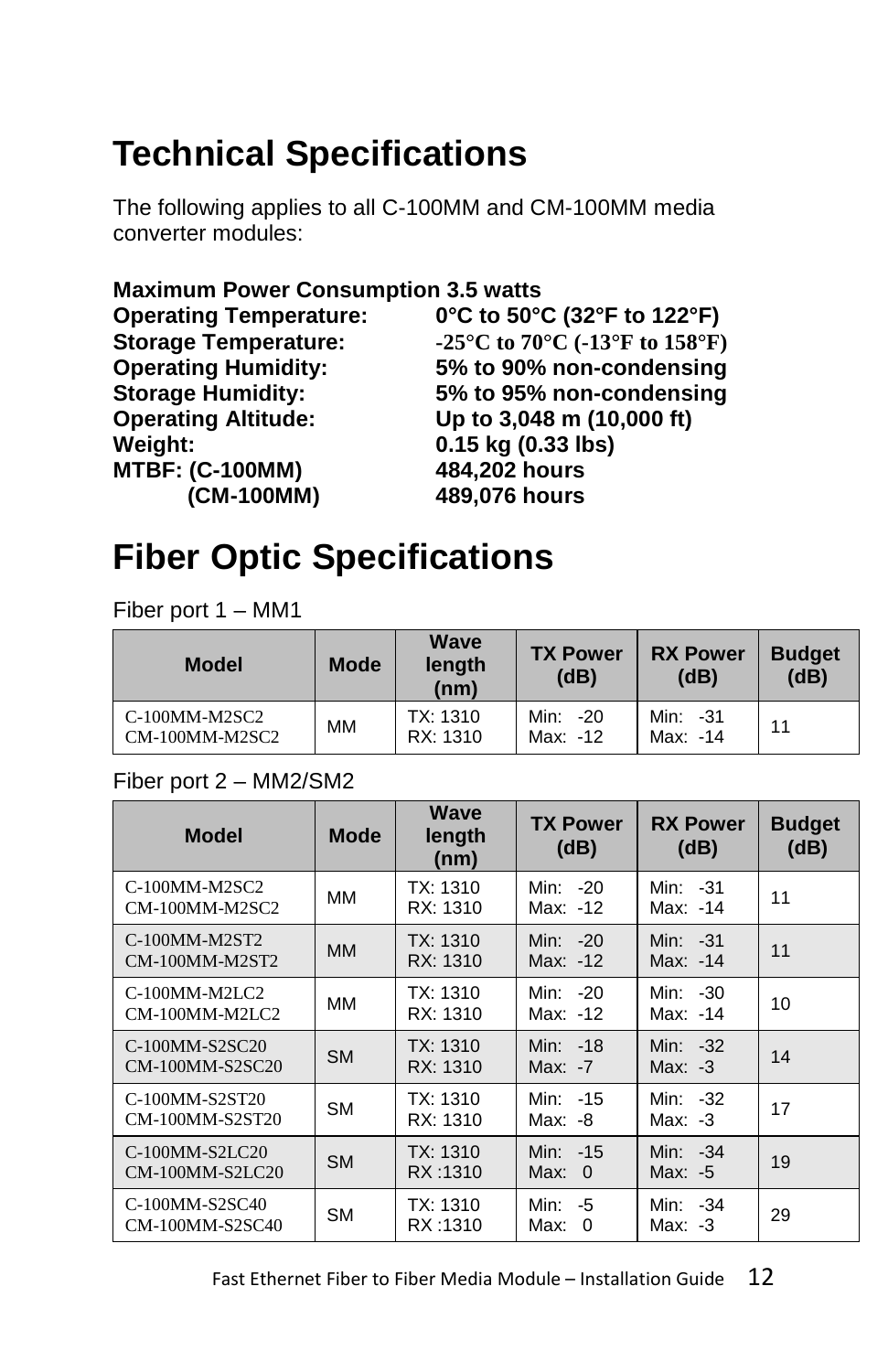| <b>Model</b>                               | <b>Mode</b> | <b>Wave</b><br>length<br>(nm) | <b>TX Power</b><br>(dB)                | <b>RX Power</b><br>(dB)           | <b>Budget</b><br>(dB) |
|--------------------------------------------|-------------|-------------------------------|----------------------------------------|-----------------------------------|-----------------------|
| C-100MM-S2ST40<br>CM-100MM-S2T40           | <b>SM</b>   | TX: 1310<br>RX:1310           | Min:<br>$-5$<br>Max:<br>$\Omega$       | Min: -34<br>$Max: -3$             | 29                    |
| C-100MM-S2LC40<br>CM-100MM-S2LC40          | <b>SM</b>   | TX: 1310<br>RX:1310           | Min:<br>$-5$<br>$\Omega$<br>Max:       | Min: -34<br>Max: -3               | 29                    |
| C-100MM-S2SC80<br>CM-100MM-S2SC80          | <b>SM</b>   | TX: 1550<br>RX: 1550          | Min:<br>$-5$<br>$\mathbf 0$<br>Max:    | Min: -34<br>$Max: -3$             | 29                    |
| C-100MM-S2ST80<br>CM-100MM-S2ST80          | <b>SM</b>   | TX: 1550<br>RX: 1550          | Min:<br>$-5$<br>Max:<br>5              | Min: -34<br>$Max: -3$             | 29                    |
| C-100MM-S2LC80<br>CM-100MM-S2LC80          | <b>SM</b>   | TX: 1550<br>RX: 1550          | Min:<br>$-5$<br>Max:<br>$\overline{0}$ | Min: -34<br>$Max: -3$             | 29                    |
| C-100MM-S2SC120<br>CM-100MM-S2SC120        | <b>SM</b>   | TX: 1550<br>RX: 1550          | $\mathbf 0$<br>Min:<br>5<br>Max:       | $-35$<br>Min:<br>Max:<br>$-3$     | 35                    |
| C-100MM-S2ST120<br>CM-100MM-S2ST120        | <b>SM</b>   | TX: 1550<br>RX: 1550          | Min:<br>$\Omega$<br>Max:<br>5          | Min:<br>$-35$<br>Max:<br>$\Omega$ | 35                    |
| C-100MM-S2LC120<br>CM-100MM-S2LC120        | <b>SM</b>   | TX: 1550<br>RX: 1550          | Min:<br>$\Omega$<br>5<br>Max:          | Min:<br>$-35$<br>$-3$<br>Max:     | 35                    |
| C-100MM-S1SC20U<br><b>CM-100MM-S1SC20U</b> | <b>SM</b>   | TX: 1310<br>RX: 1550          | $-14$<br>Min:<br>Max: -8               | Min:<br>$-32$<br>$Max: -3$        | 18                    |
| C-100MM-S1SC20D<br>CM-100MM-S1SC20D        | <b>SM</b>   | TX: 1550<br>RX:1310           | Min:<br>$-14$<br>Max: -8               | Min: -32<br>$Max: -3$             | 18                    |
| C-100MM-S1ST20U<br>CM-100MM-S1ST20U        | <b>SM</b>   | TX: 1310<br>RX: 1550          | Min: -15<br>$Max: -3$                  | Min: $-3$<br>Max: -34             | 12                    |
| C-100MM-S1ST20D<br>CM-100MM-S1ST20D        | <b>SM</b>   | TX: 1550<br>RX:1310           | Min:<br>$-15$<br>Max: -3               | Min:<br>$-3$<br>Max: -34          | 12                    |
| C-100MM-S1SC40U<br>CM-100MM-S1SC40U        | <b>SM</b>   | TX: 1310<br>RX:1550           | Min:<br>$-8$<br>$Max: -3$              | Min: -33<br>$Max: -3$             | 25                    |
| C-100MM-S1SC40D<br>CM-100MM-S1SC40D        | <b>SM</b>   | TX: 1550<br>RX:1310           | Min:<br>-8<br>Max: -3                  | Min:<br>$-33$<br>Max: -3          | 25                    |

#### **Fiber Cabling Requirements:**

- **MM**: 50/125 microns or 62.5/125 microns
- **SM**: 9/125 microns

Note: Please refer the product page on the Perle website for the most up to date specifications.

http://www.perle.com/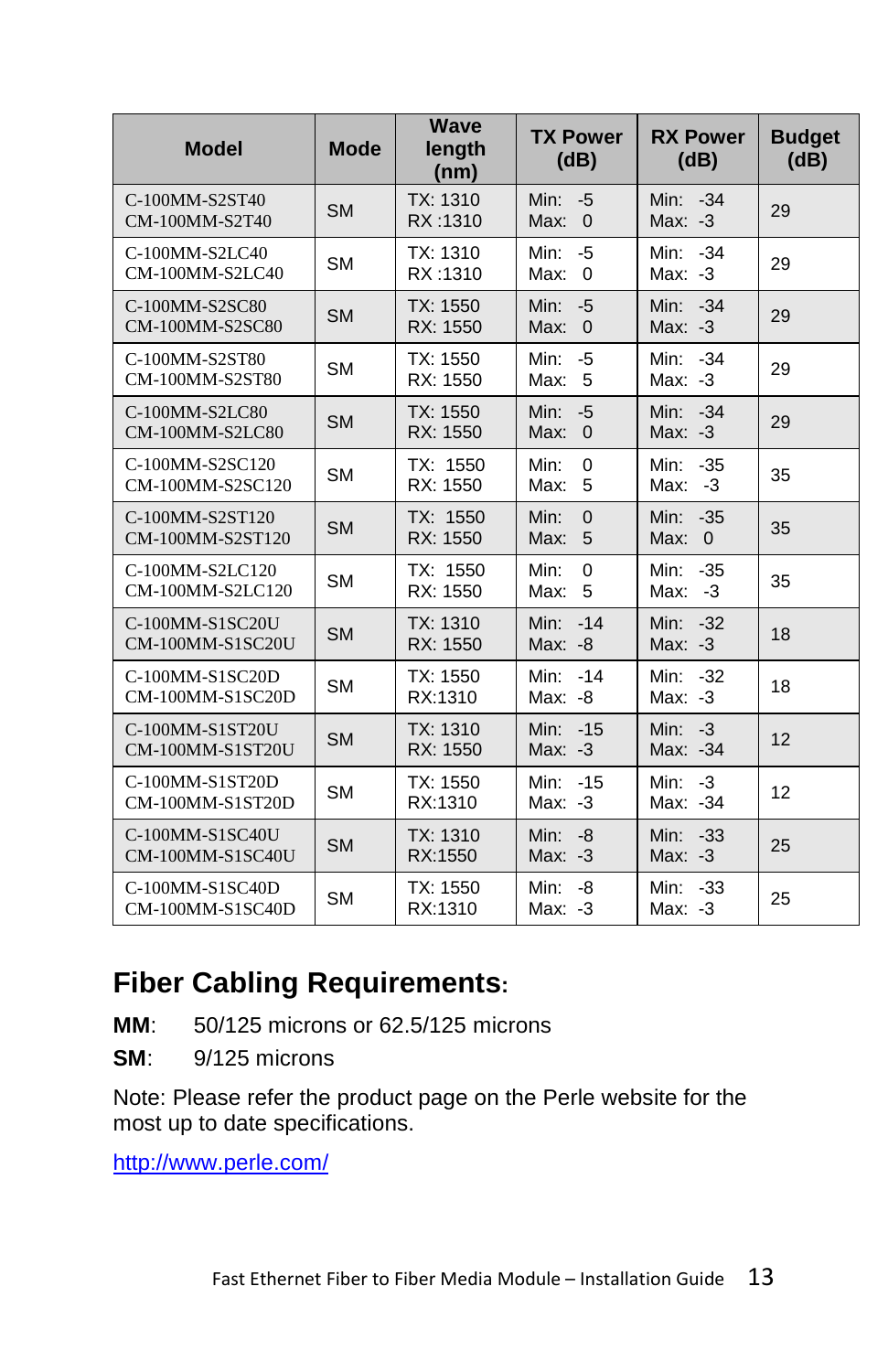# **Compliance Information**

#### **FCC**

This product has been found to comply with the limits for a Class A digital device, pursuant to Part 15 of the FCC rules. These limits are designed to provide reasonable protection against harmful interference when the equipment is operated in a commercial environment. This equipment generates, uses, and can radiate radio frequency energy and, if not installed and used in accordance with the instructions in this Guide, may cause harmful interference to radio communications. Operation of this equipment in a residential area is likely to cause harmful interference, in which case the user will be required to correct the interference at his/her own expense.

#### **EN 55022, Class A,**

**WARNING** This is a Class A product. In a domestic environment this product may cause radio interference in which case the user may be required to take adequate measures.

#### **EN 55024, Class A**

#### **Laser Safety – IEC 60825-1:2007**

This product meets Class I Laser safety requirements per IEC-60825-1:2007 standard and complies with FDA/CDRH 21 CFR1040.10 and 21 CFR1040.11. **WARNING**: Visible and invisible laser radiation may be present when cables are not connected. Do not stare into the beam or view the beam directly with optical instruments. Failure to observe this warning could result in an eye injury or blindness.

**WARNING**: Use of controls, adjustments or the performance of procedures other than those specified herein may result in hazardous radiation exposure.